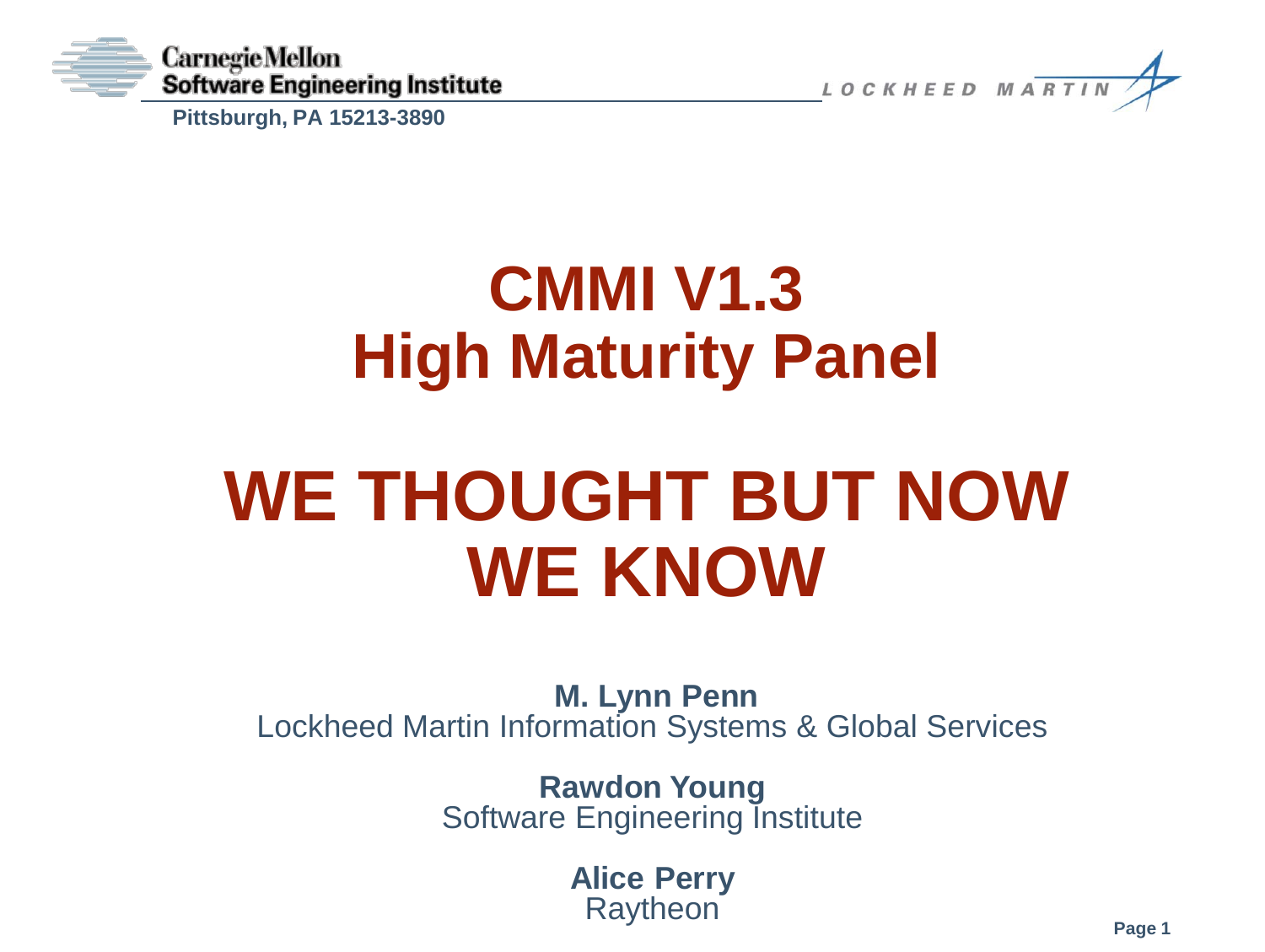



## **Presentation Agenda**

**TWO PARTS**

**1. WE THOUGHT**

**Background – how we got here**

**2. WE KNOW**

**CMMI V1.3 High Maturity Process Areas**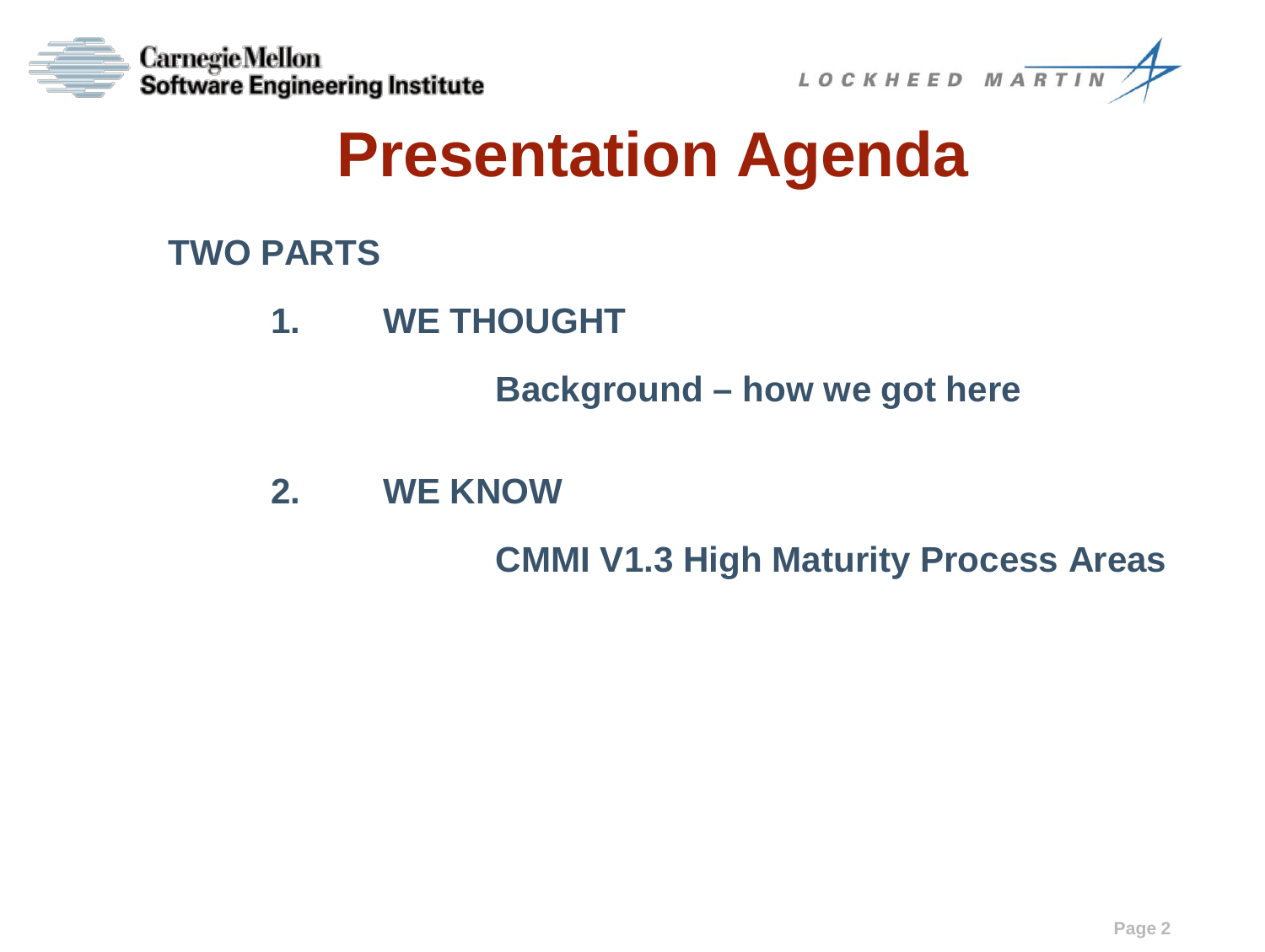



## **The Challenge**



**High Maturity CMMI V1.3**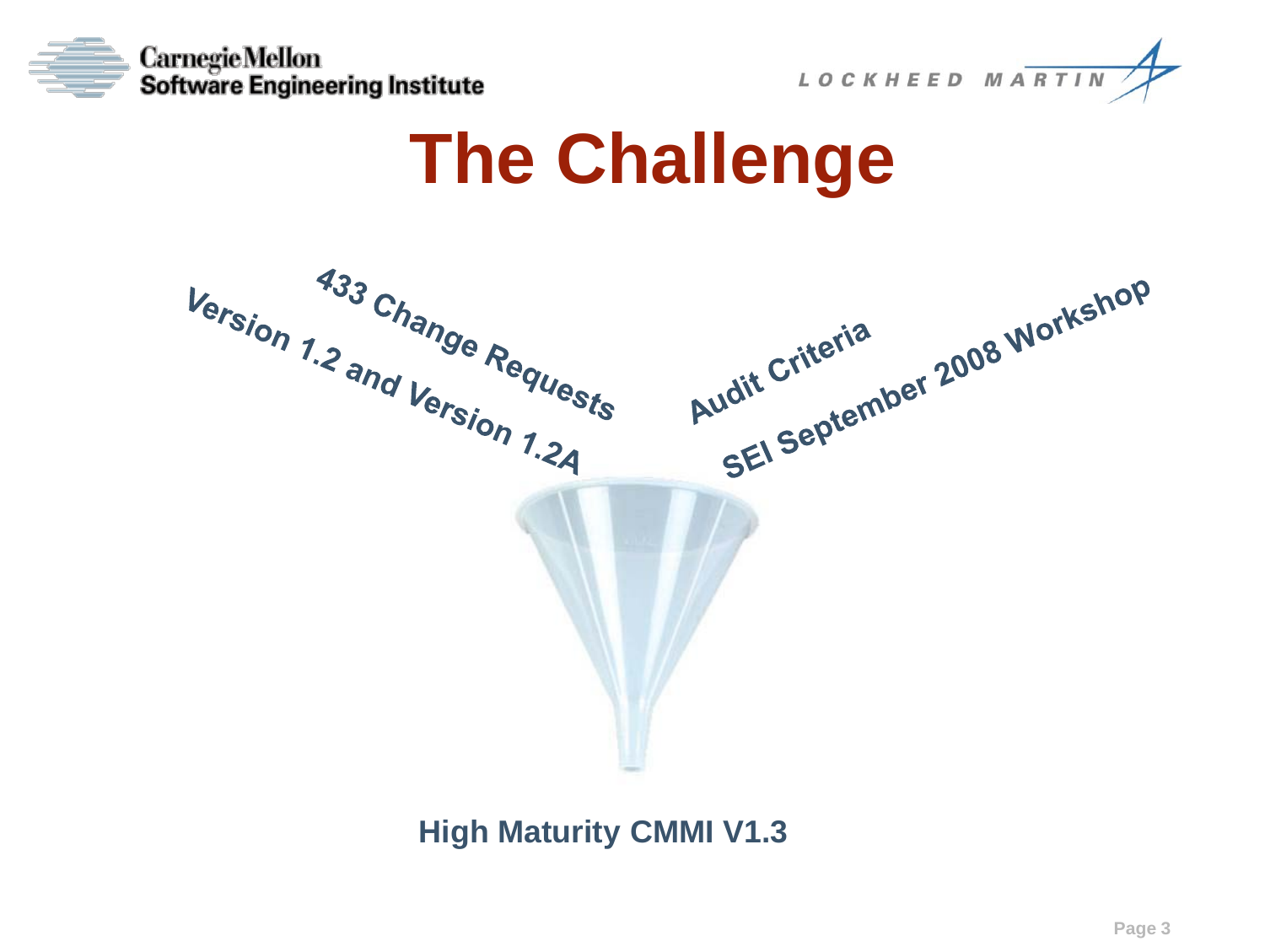



## **High Maturity Starting Point**

**The High Maturity Team is composed of veterans of the V1.2A workshop – note the majority are from high maturity organizations in industry.**

- Lynn Penn (LMCO) Lead
- Dan Bennett (AF)
- Will Hayes (SEI)
- Rick Hefner (NG)
- Jim Kubeck (LMCO)
- Alice Parry (Raytheon)
- Kathy Smith (HP)
- Rusty Young (SEI)
- **Use of the high maturity redline of CMMI for Development and change requests submitted against it has added another layer of complexity to the analysis of change requests.**
	- Assumption CMMI Dev V1.2 is baseline
	- Assumption CMMI Dev V1.2A (redlines) is a CR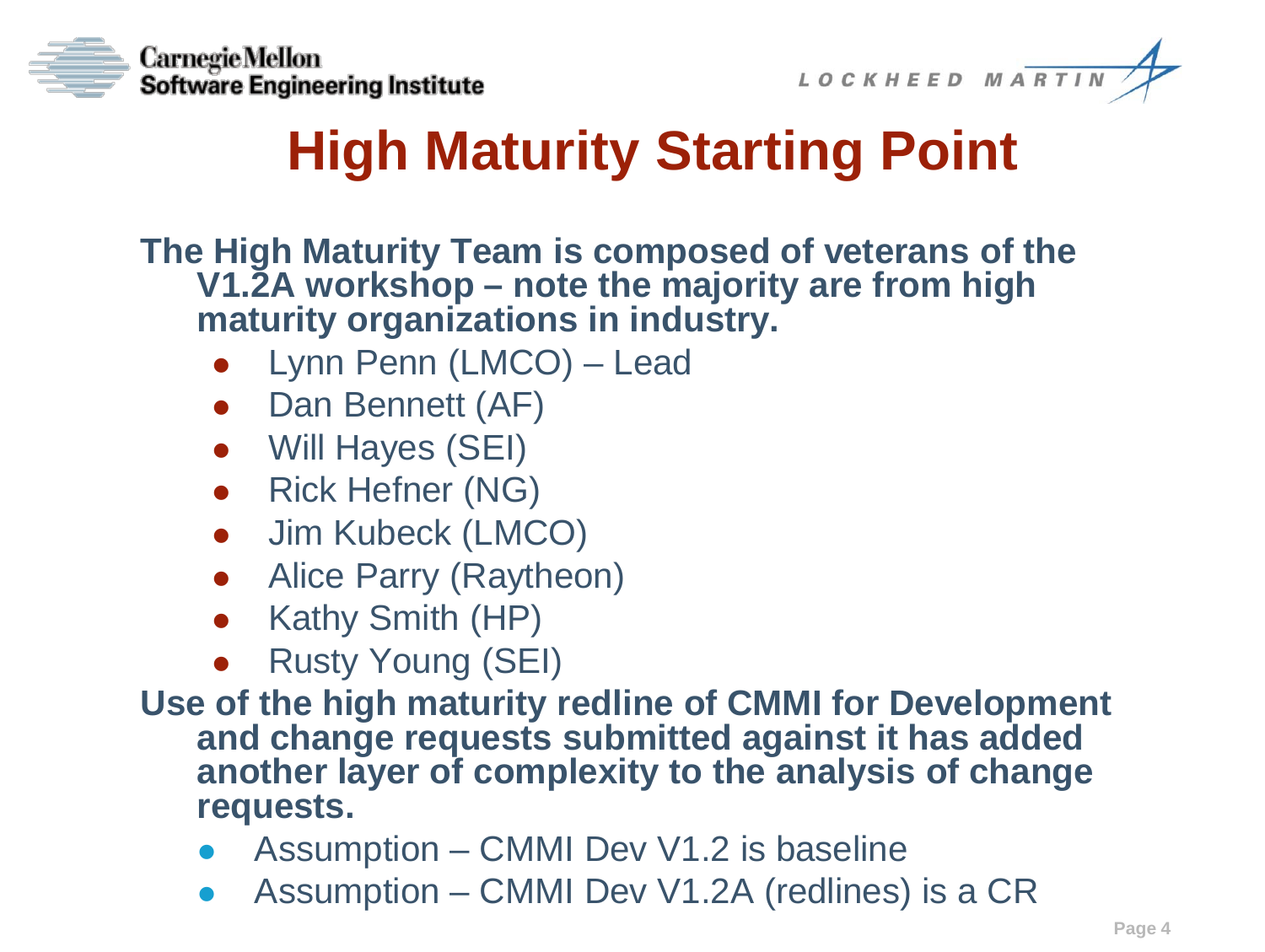



## **High Maturity Issues**

- •Terminology Confusion
- •Requirements implied versus explicit
- •Explanations not central or consistent
	- Model/ Audit Criteria/ Presentations (Healthy Ingredients)/ UCHMP
- •Perceptions
	- Customers ML 5 is expensive no better than 3
	- Industry ML 5 is NOT RIGHT for every business
- •High Maturity in ALL constellations
	- Examples are focused on Development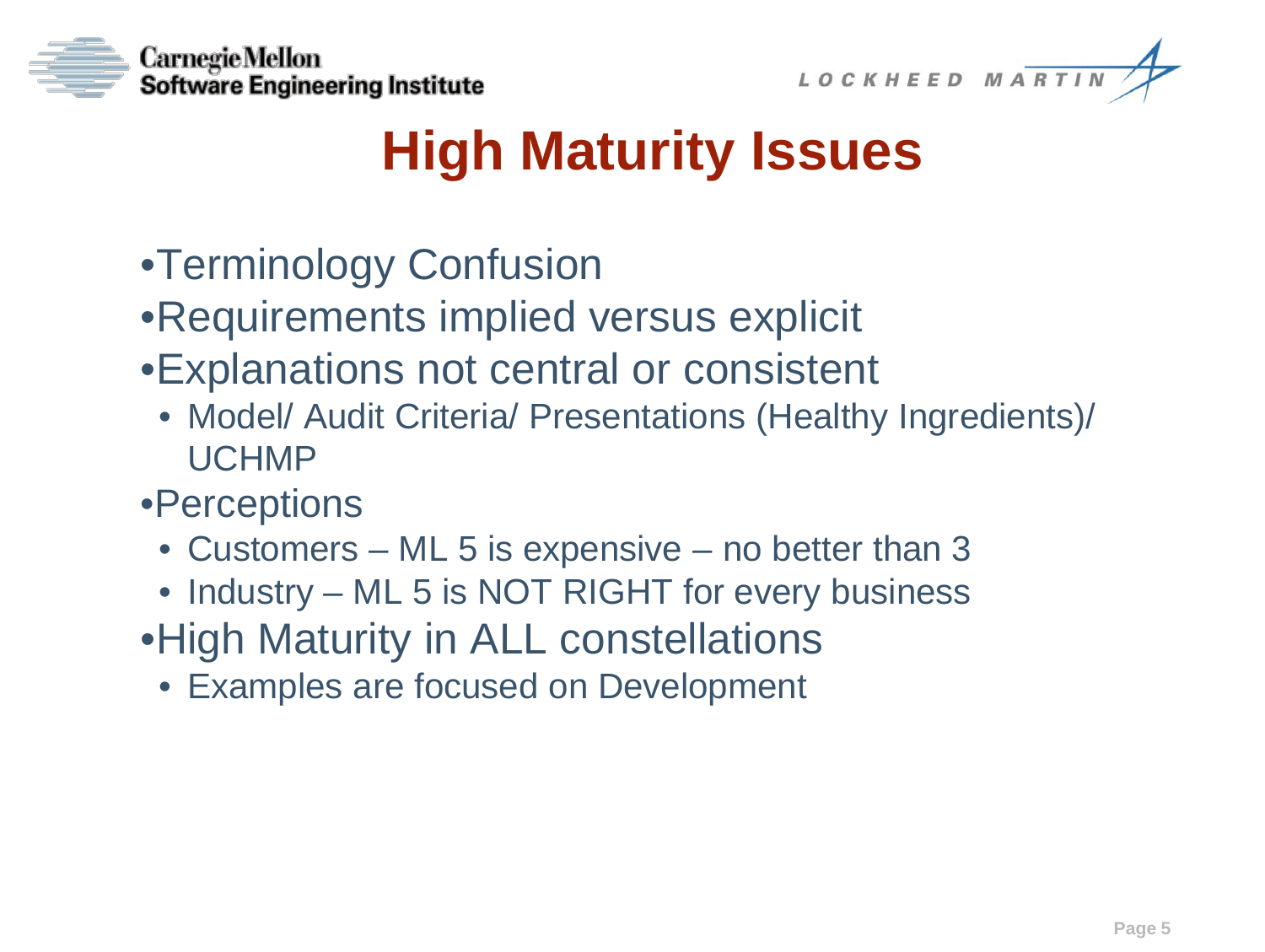



## **Terminology Confusion**

- •Common Cause
	- Statistical versus QuantitativeTechniques
- •Process Models and Process Modeling
- •Business Objectives
- •Subprocesses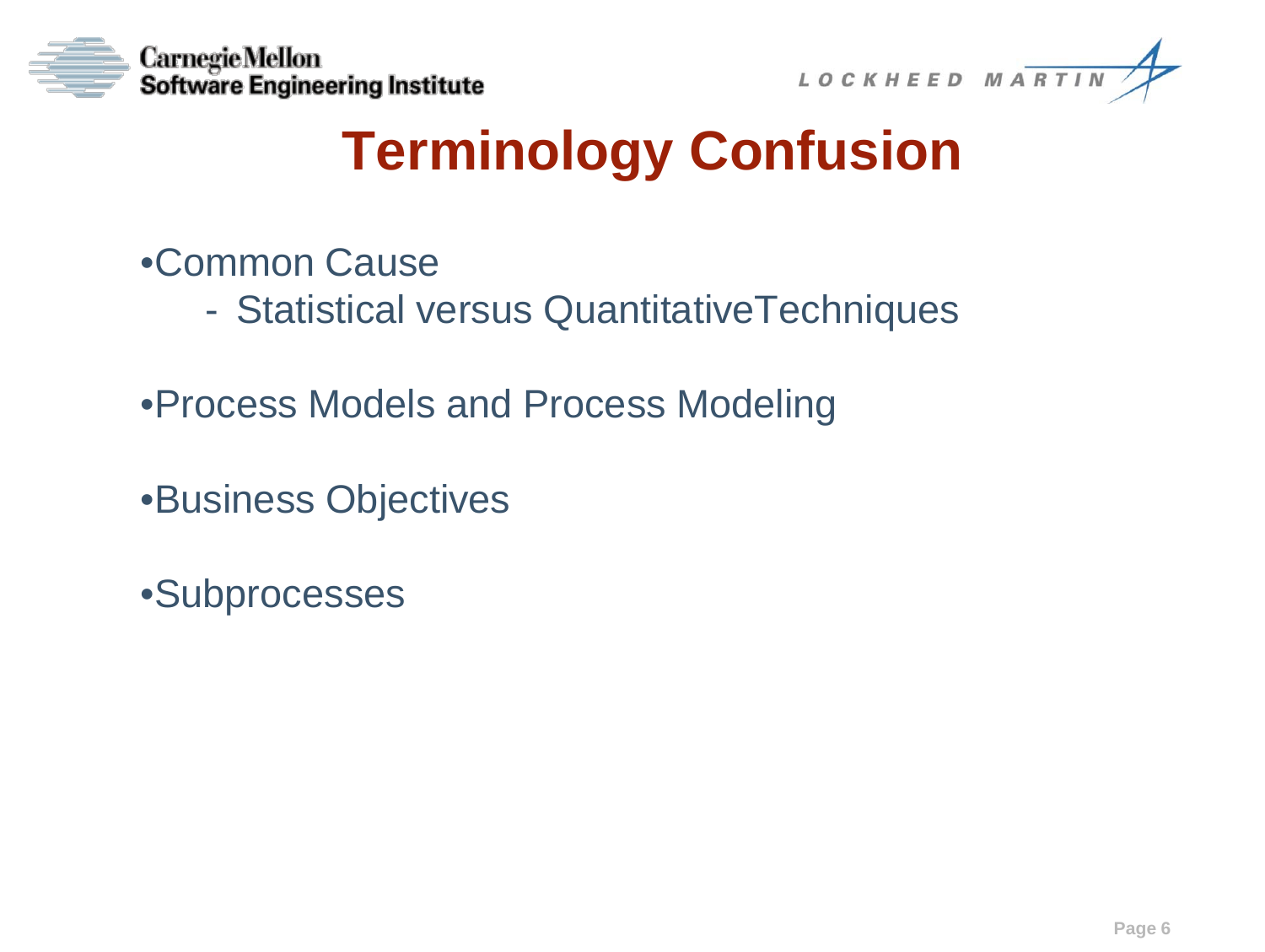



### **Requirements Explicit Explanations not central**

Two issues really one

- Goal:
	- Sunset OTHER explanations
		- Incorporate Healthy ingredients as appropriate goals/ practices
		- Audit Criteria Audit to Model and MDD include what is necessary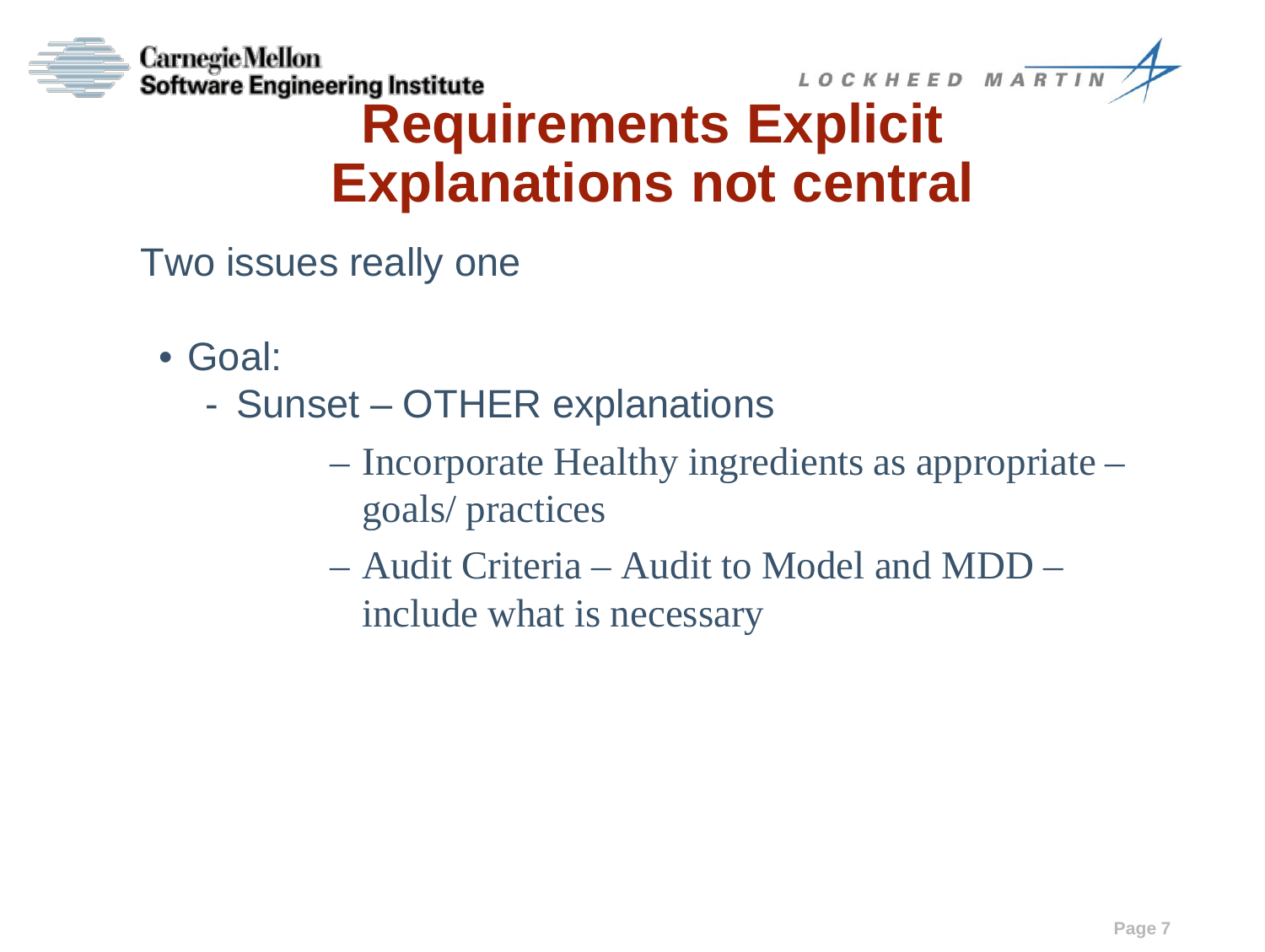



### **Perceptions**

Individual based… However recommended

HIGH MATURITY RESTRUCTURING

- Insufficient link between process improvement, business objectives, and performance
- Clarify distinction between ML4 and ML5
- Eliminate GG4 and GG5
- CMMI V1.3 Webnar Suggestions (not covered elsewhere)
	- Clarify role of OID and CAR
	- Make CAR more relevant/ clarification in role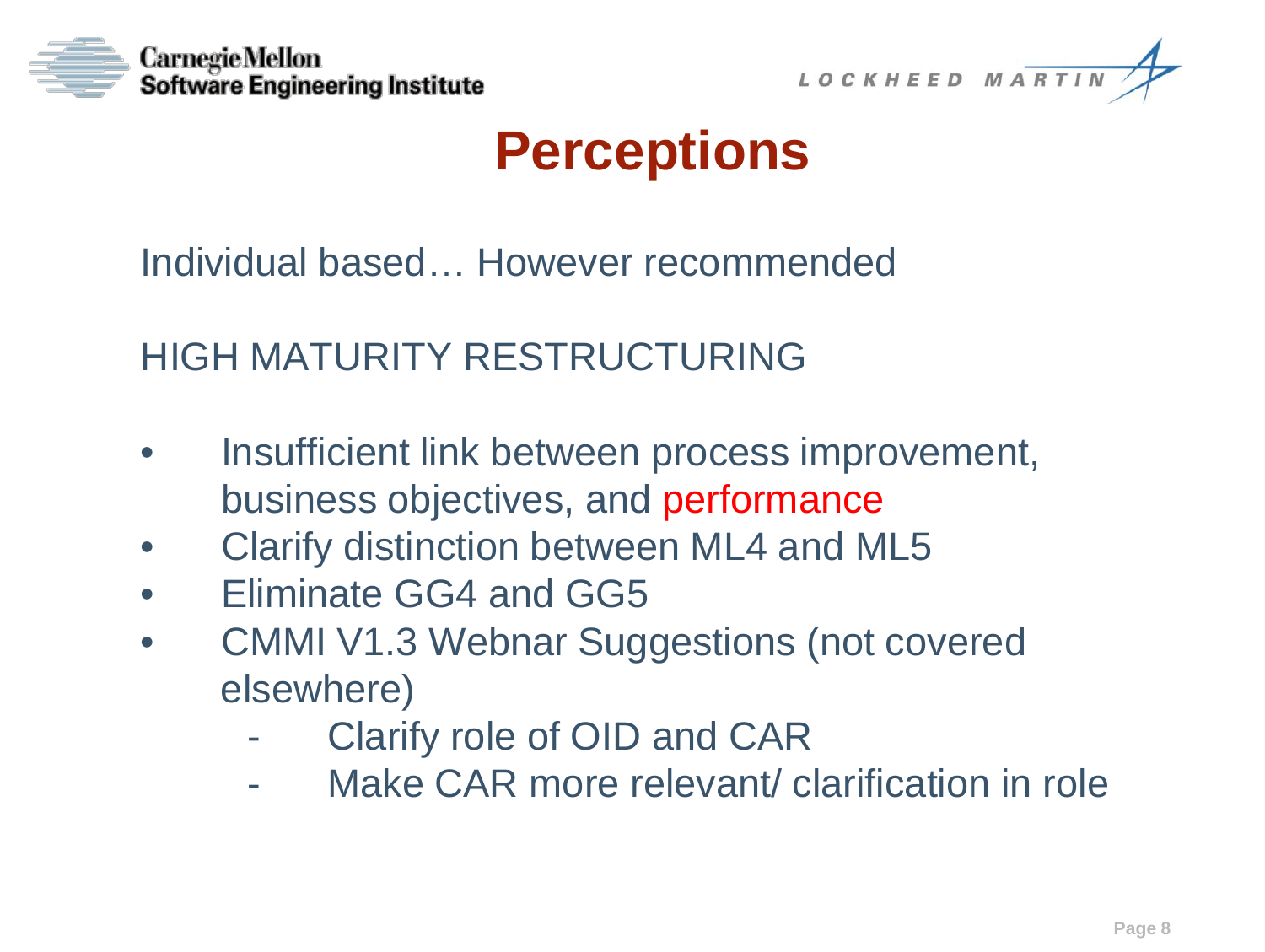



# **High Maturity Pre-Review**

#### **High Maturity Review at SEPG**

- Invited individuals which include HMLA/ Potential HM Pilot companies to a special session at the NA SEPG
	- Rusty and Lynn presented the HM Team intentions and introduction to the HM PAs (including the new OPM PA)
	- Provided these same individuals with the redlines for HM including a high level OPM (GLOP)
	- Asked for the following actions:
		- Within 1 week provide HMT with a heads up or down on changes
		- Within 2 weeks provide HMT with redlines to the redlines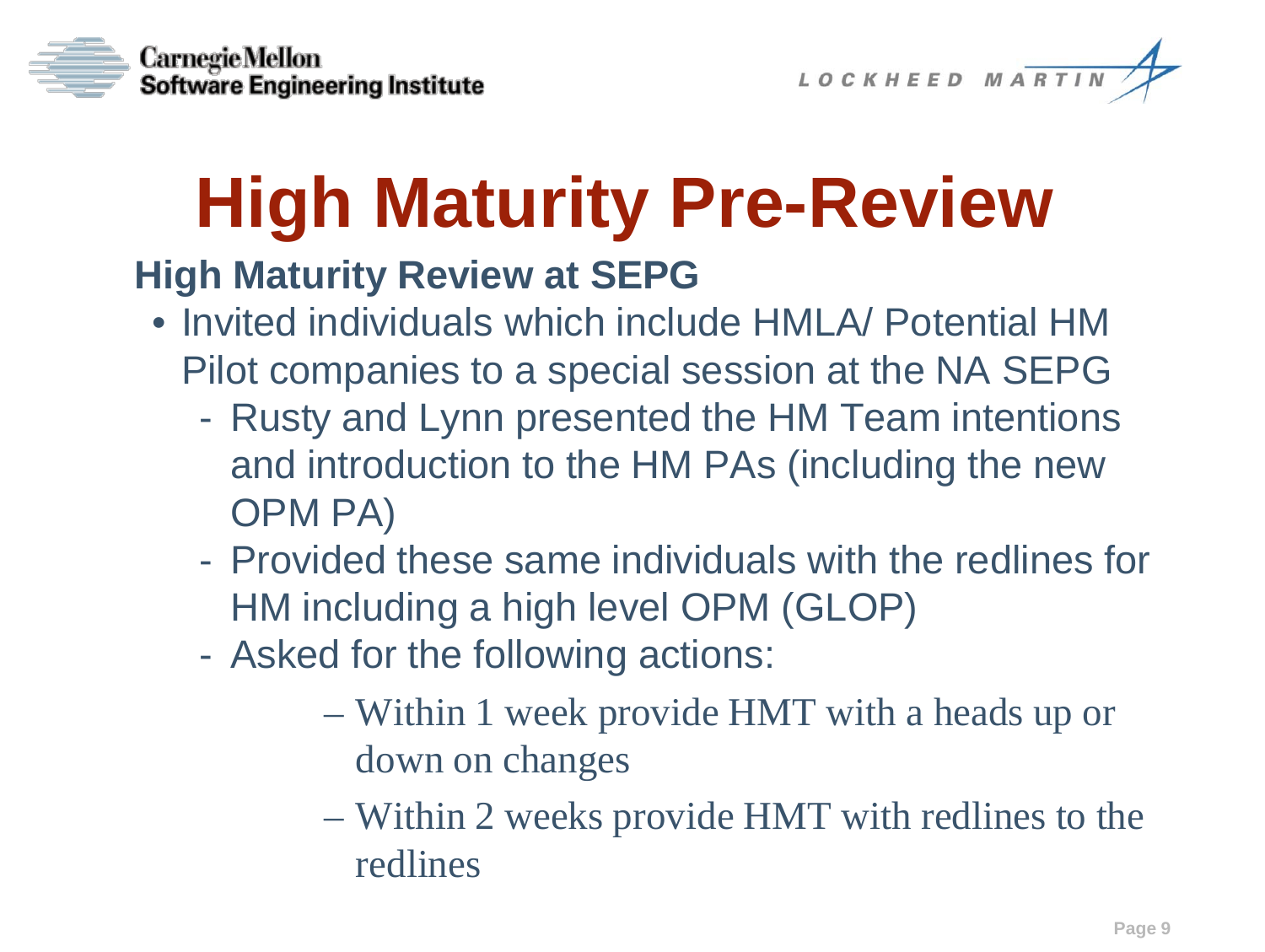



# **High Maturity SEPG Results**

- •Approximately 150 individuals were invited
- •Approximately 45 individuals attended
- •Received feedback at conference positive on intentions and direction we were pursuing

•Received heads up/ down feedback from 6 individuals

- One of these was not at presentation so took many emails to explain
- The feedback was more questions not in keeping with initial SEPG positive feedback
- Four of these individuals have also provided redlines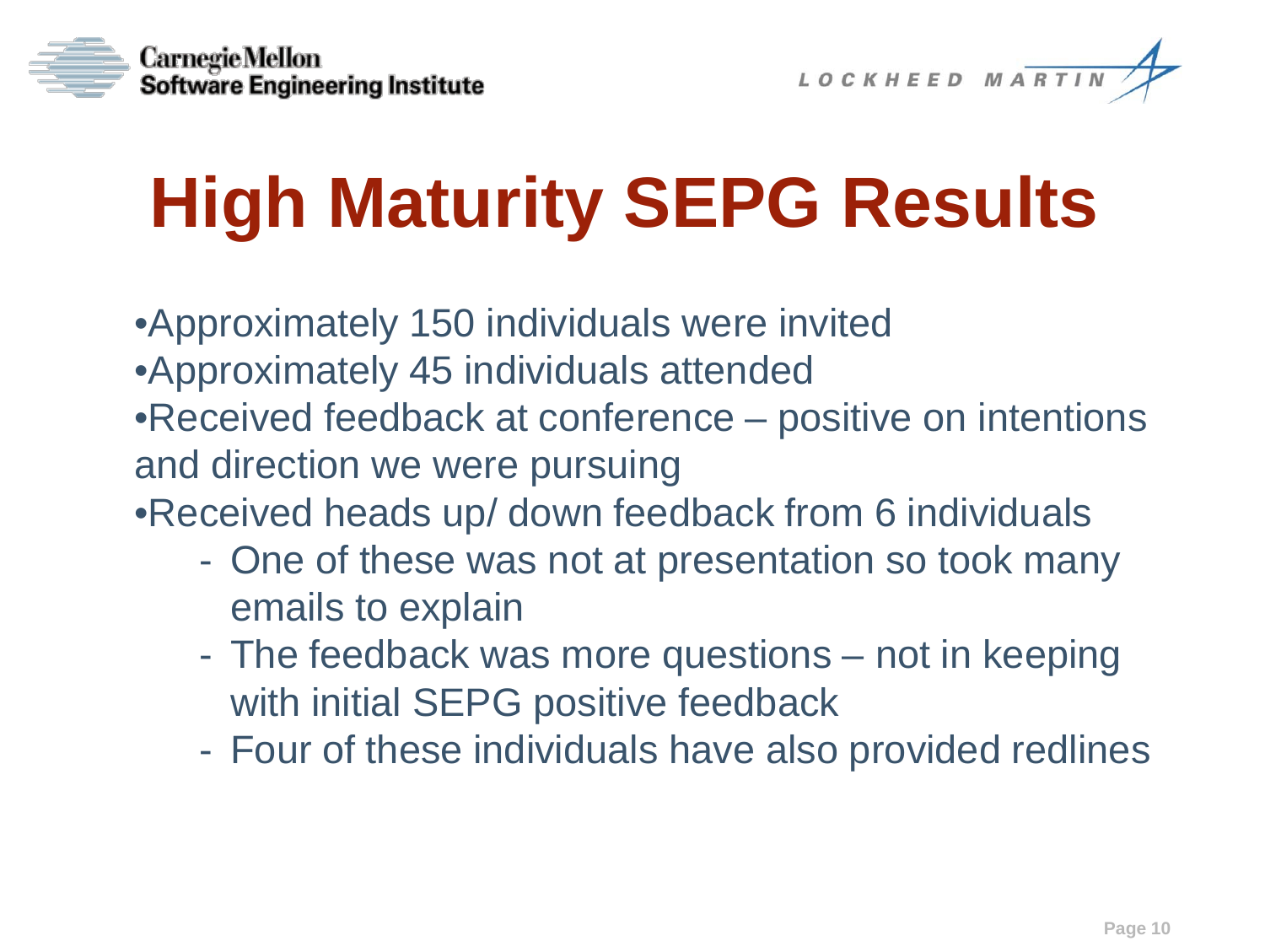



# **High Maturity Team Consensus**

•Team members that attended SEPG were positive and very upbeat about questions and follow up •Observations after feedback

- Discouraged that so few responded
- A few comments showed a mis-understanding of existing HM and an inability to grasp anything different
- •Team Position
	- Clean up existing PAs (some relevant comments)
	- Complete OPM generation
	- Proceed to "Open Team" review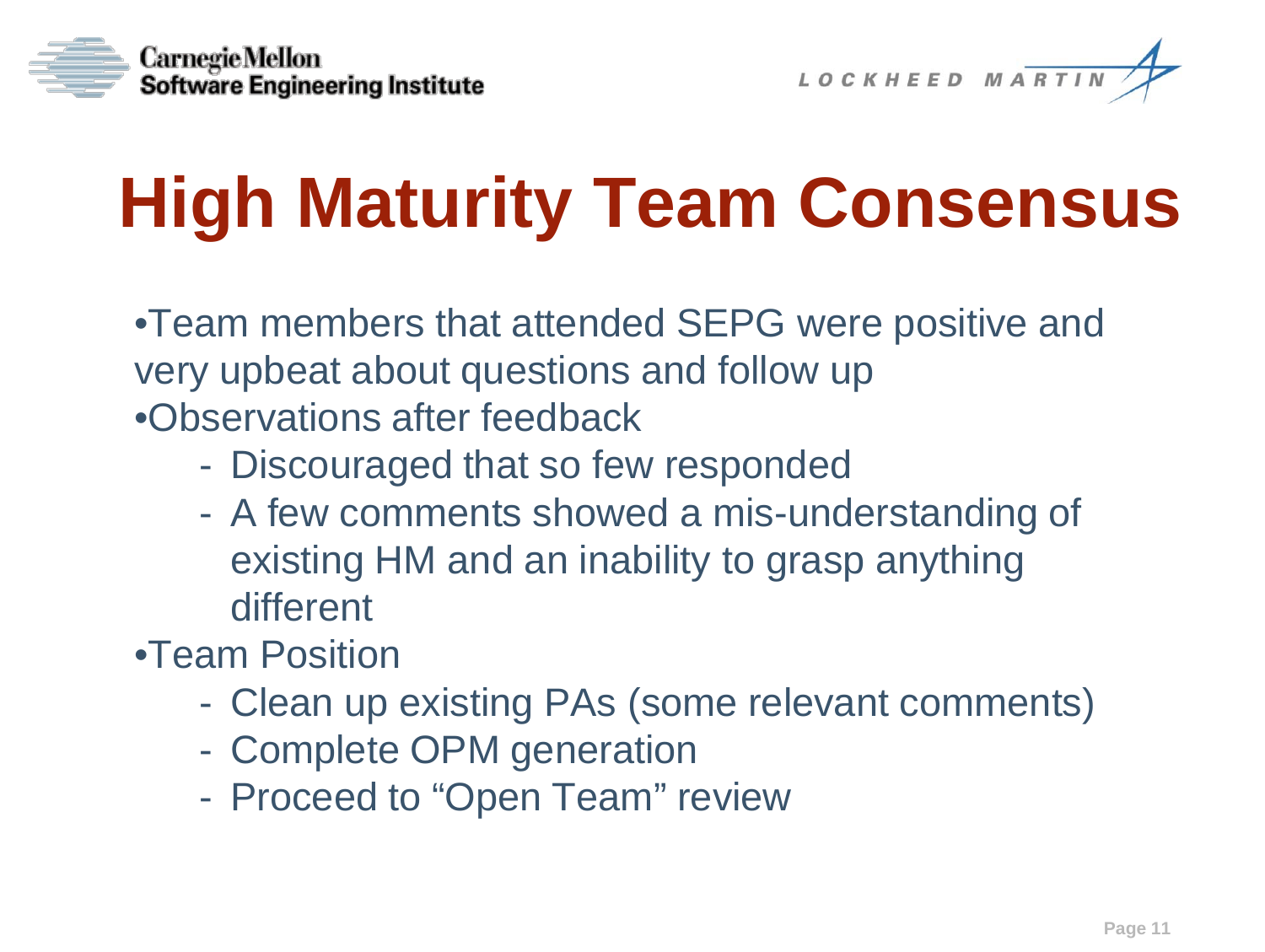



#### Combined OPM/ OID – 1 ML5 PA Organizational Performance Management

Improvements

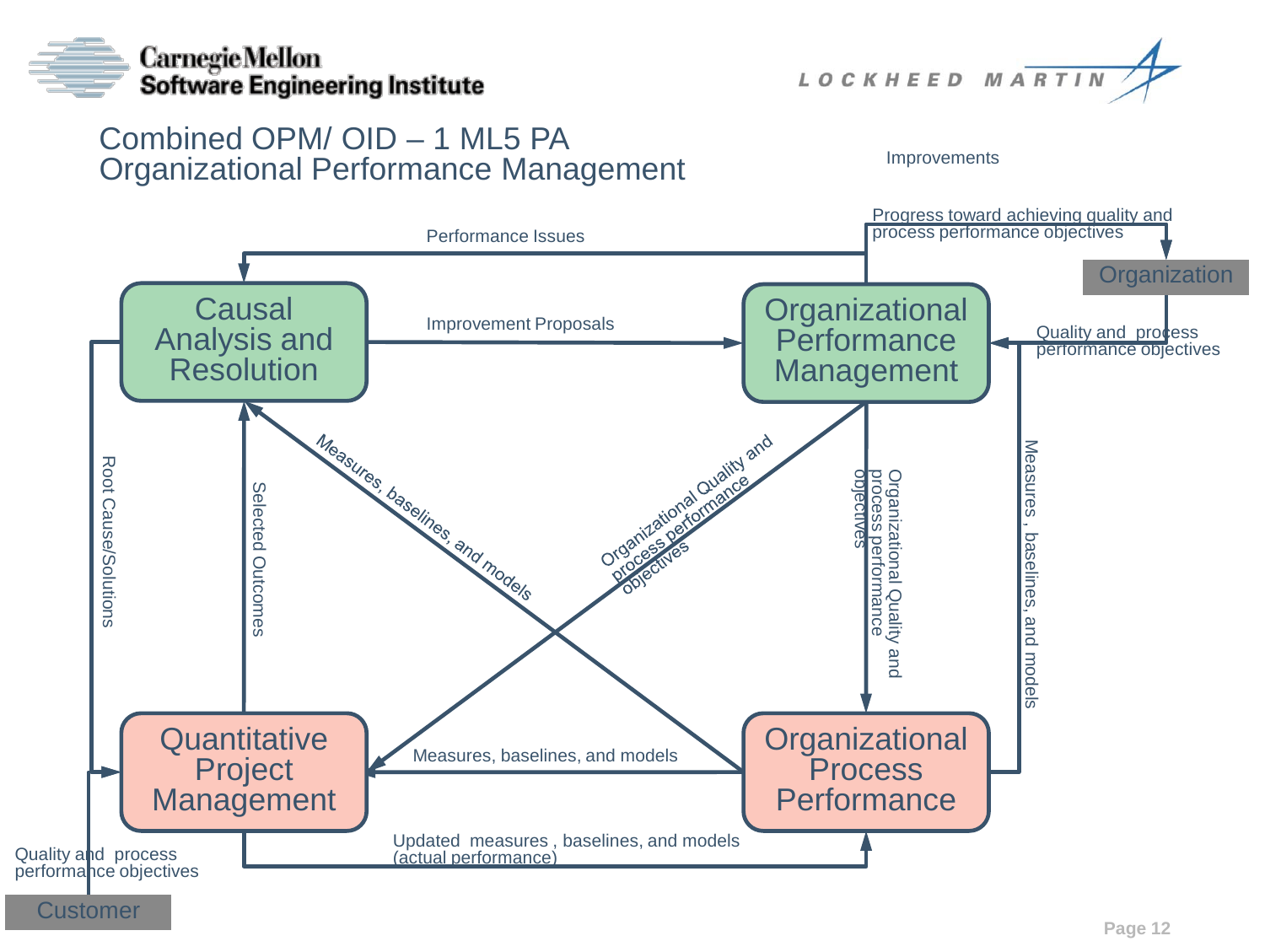

LOCKHEED MARTIN

## **High Maturity PAs Relationships 1**

#### **Organizational Process Performance (OPP)**

- Clarified relationship between OPP and rest of high maturity process areas
- Clarified that process performance baselines and models can be created and used in at levels and not just the organizational level

#### **Quantitative Project Management (QPM)**

- Restructured to a prepare for quantitative management and quantitatively manage the project or work.
- Emphasized the use of statistical and other quantitative techniques
- Emphasized that quantitative management covered managing subprocesses through the project levels (from the micro through the macro levels)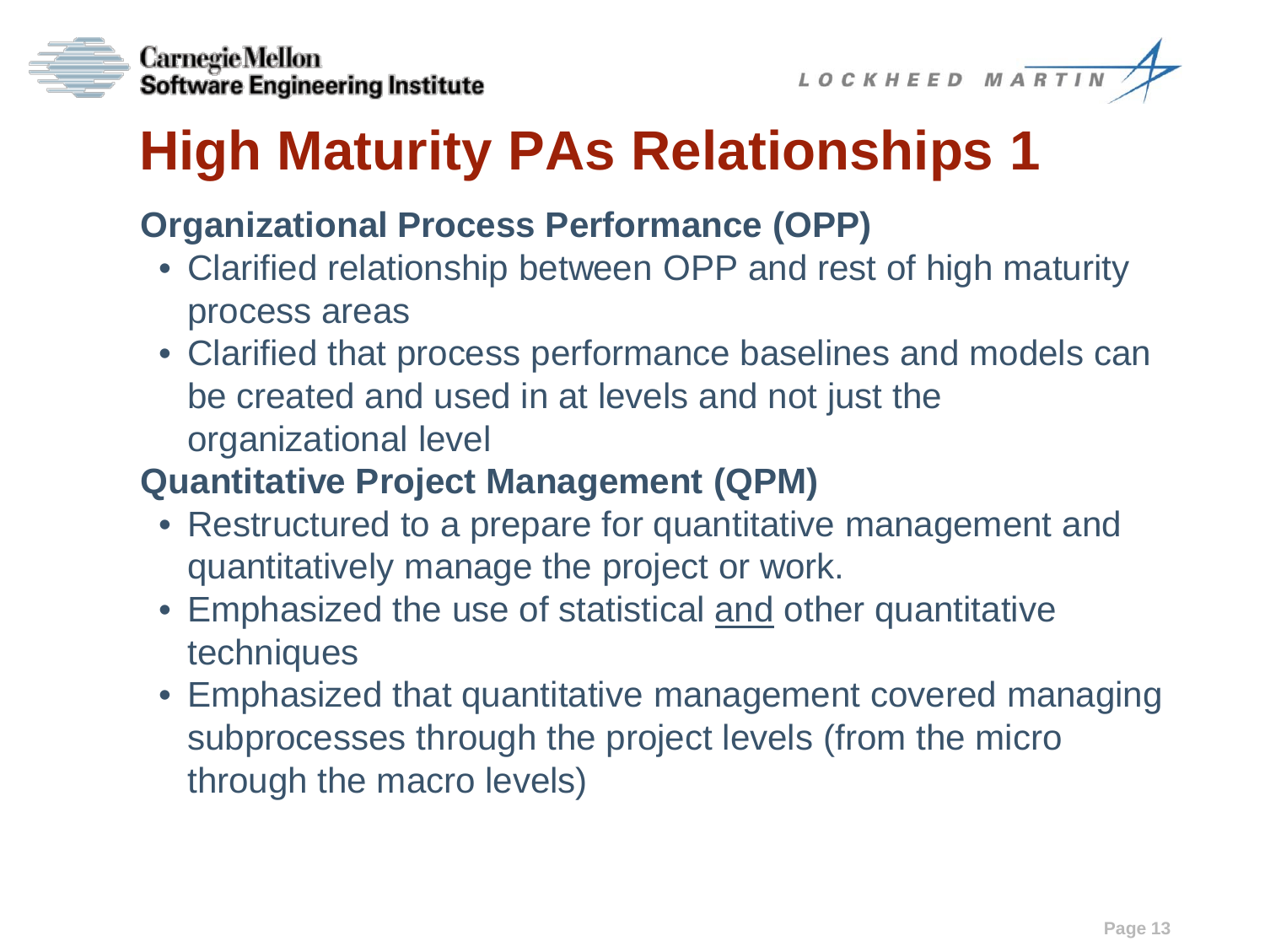



## **High Maturity PAs Relationships 1**

#### **Orguantitative management**<br> **OPP Accessing a project proves** we waive at attitised

- Mariaging a project of work group using statistical and other<br>quantitative techniques to build an understanding of the performance or predicted performance of processes in Managing a project or work group using statistical and other
- $\bullet$  comparison to the project's or work group's quality and process  $\bullet$  can net can net can net can net can net can net can net can net can net can net can net can net can net can net can net can net can net can net can performance espectives, and normiging concentre determing Statistical techniques used in quantitative management include analysis, creation, or<br>use of process performance models, analysis, creation, or use of process **Q** performance baselines; use of control charts; analysis of variance, regression<br>analysis: and use of confidence intervals or prediction intervals, sensitivity ana  $\bullet$  simulations, and tests of hypotheses. The compare for  $\bullet$  and  $\bullet$   $\bullet$   $\bullet$   $\bullet$   $\bullet$   $\bullet$ performance objectives, and identifying corrective action that use of process performance models, analysis, creation, or use of process analysis; and use of confidence intervals or prediction intervals, sensitivity analysis,

quantitatively many the project or work.

- Emphasized that quantitative management covered managing subprocesses through the project levels (from the micro through the macro levels)
- Emphasized the use of statistical and other quantitative techniques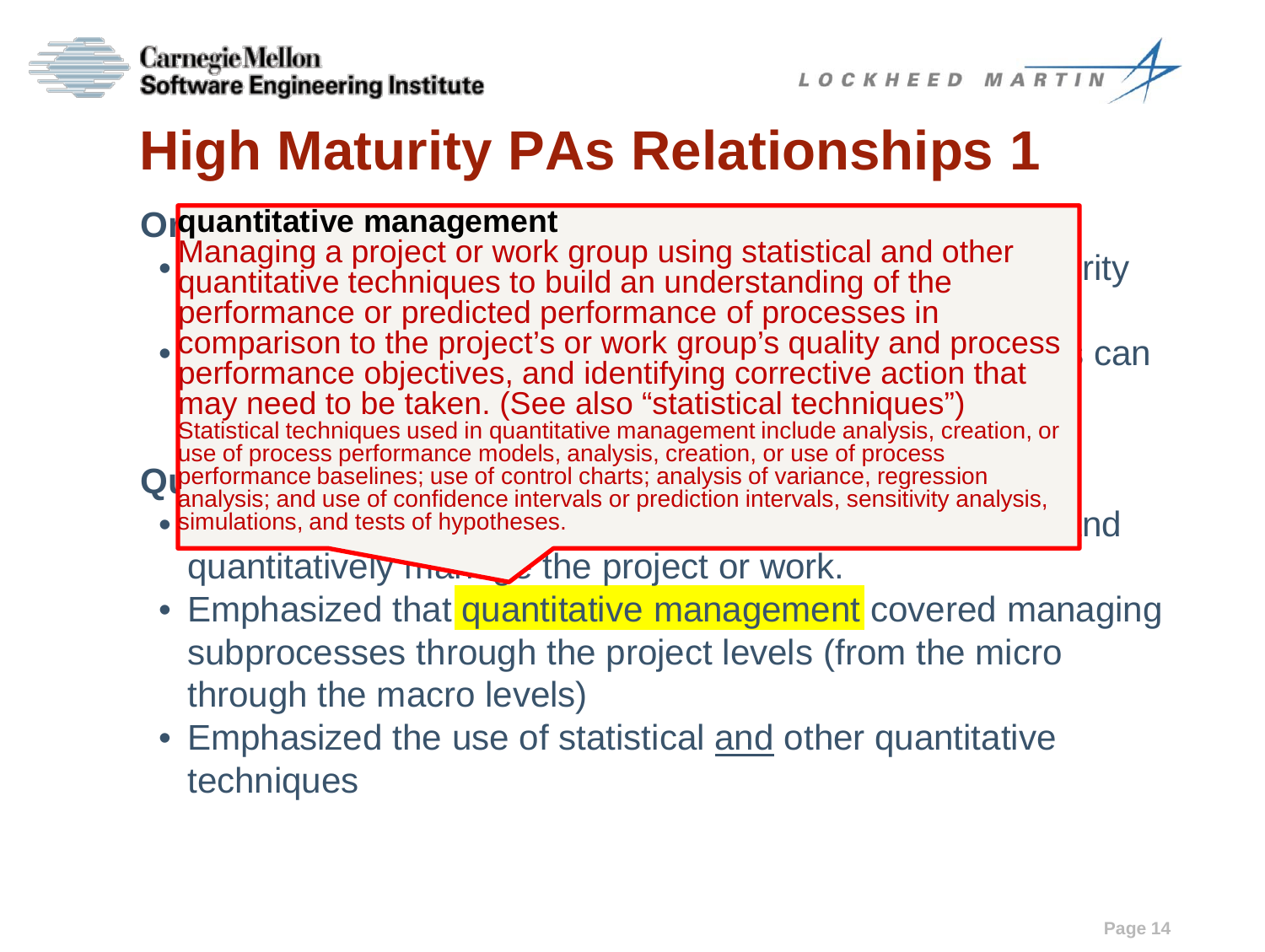



## **High Maturity PAs Relationships 1**

**Statistical and other quantitative techniques**<br>Constitution techniques that example accomplishing an activ iary the commutes that enable accompositing an activity by quantifying<br>irameters of the task (e.g. inputs, size, effort, and performance). (See "statistical tech This term is used in the high maturity process areas where the use of This term is used in the high maturity process areas where the use of be calculated and used in attenuative committee to improve and mples of non-statistica<br>charte Darete analysi **The reason for using the compound term** "statistical and other quantitative The reason for using the compound term techniques" in CMMI is to acknowledge that while statistical techniques are expected, other quantitative techniques can also be used effectively Analytic techniques that enable accomplishing an activity by quantifying parameters of the task (e.g., inputs, size, effort, and performance). (See also "statistical techniques" and "quantitative management.") statistical and other quantitative techniques to improve understanding of project, work, and organizational processes is described. Examples of non-statistical quantitative techniques include trend analysis, run charts, Pareto analysis, bar charts, radar charts, and data averaging.

through the macro-

• Emphasized the use of statistical and other quantitative **techniques** 

subprocesses the project levels (from the microscopic levels (from the microscopic levels (from the microscopi<br>The microscopic levels (from the microscopic levels (from the microscopic levels (from the microscopic) (from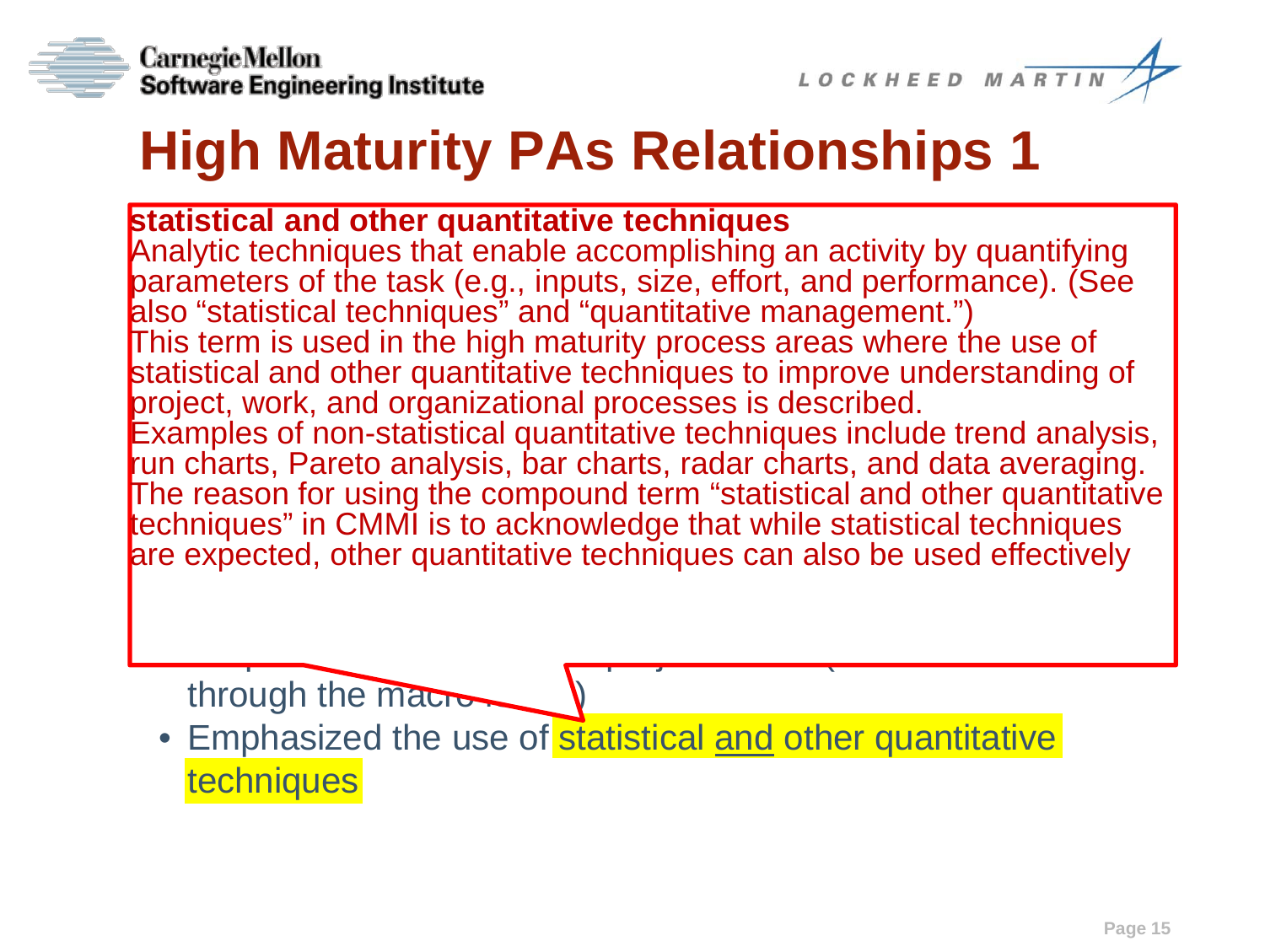



#### **High Maturity PA Relationships 2 Causal Analysis and Resolution (CAR)**

#### • Made it clearer when to use statistical and other quantitative techniques.

- Clarified use by projects AND organizations to perform causal analysis and resolution on selected outcomes.
- Updated to include positive and negative outcomes not just defects.
- Modified outputs from CAR to include Improvement Proposals to feed process improvements to the organization's set of standard processes (OPM).

#### **Organizational Performance Management (OPM)**

- Focused the Process Area on managing business performance to achieve quality and process performance objectives.
- Added a Specific Goal that requires organizations to use measures, process-performance baselines and models from OPP to understand process performance, target areas for continuing improvement, and evaluate the impact of proposed improvements.
- Made it clear that statistical and other quantitative techniques are used to evaluate and select improvement proposals and to evaluate whether the improvement achieved expected performance improvement.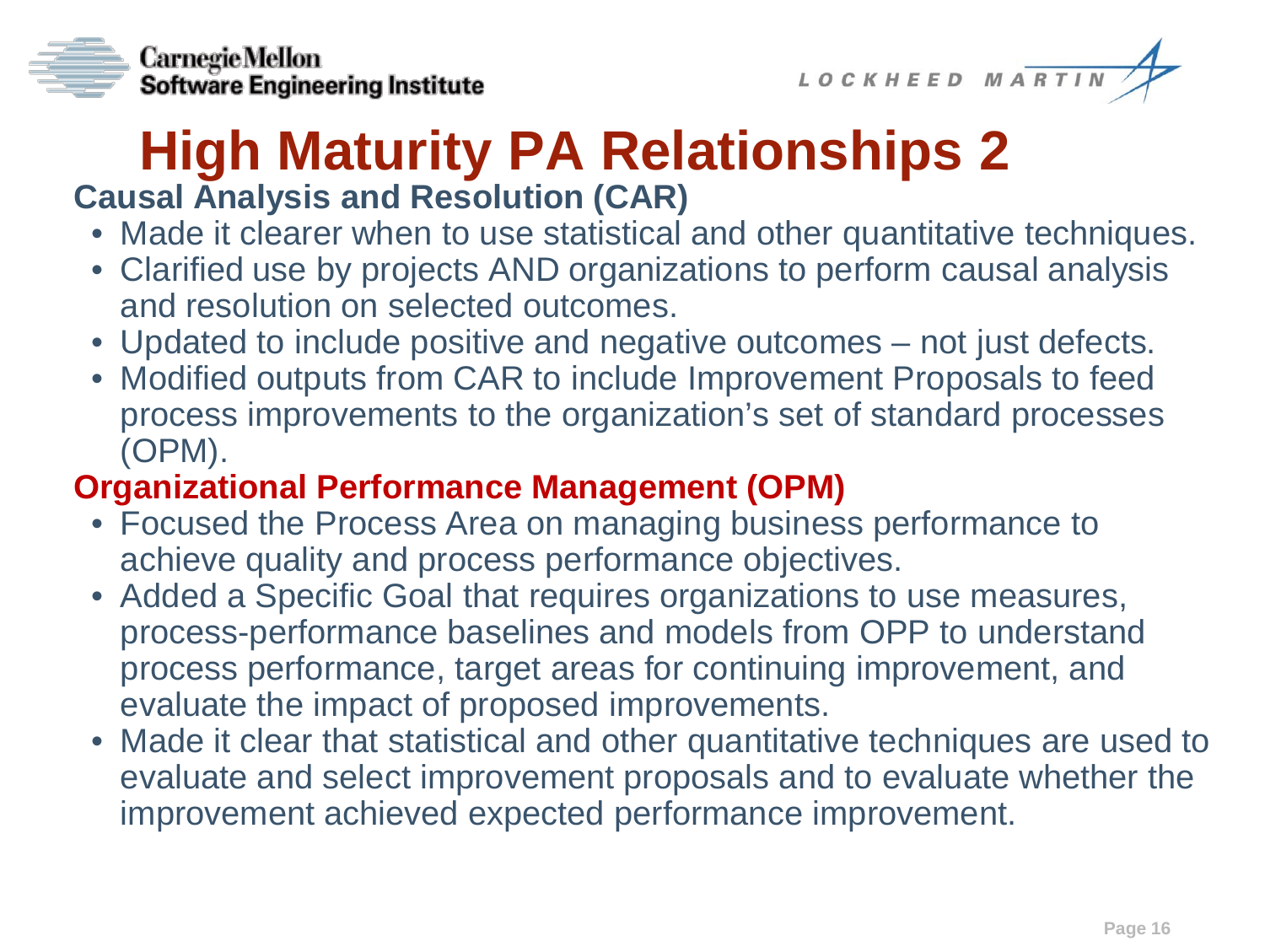



## **Organizational Process Performance**

- Restructured OPP moving "Establish Quality and Process Performance Objectives to SP 1.1 for emphasis.
- Revised SP 1.4 to include process performance analysis and assessment of subprocess stability.
- Revised SP 1.5 to clarify process performance models are used throughout the development lifecycle toward achieving quality and process performance objectives.
- Clarified that not all process performance baselines and models must be created at the organization level. Projects can follow OPP practices to create process performance baselines and models, when appropriate.
- Clarified the relationship of OPP to other high maturity process areas.
- Emphasized traceability to business objectives through modifications to SP1.1 and SP1.2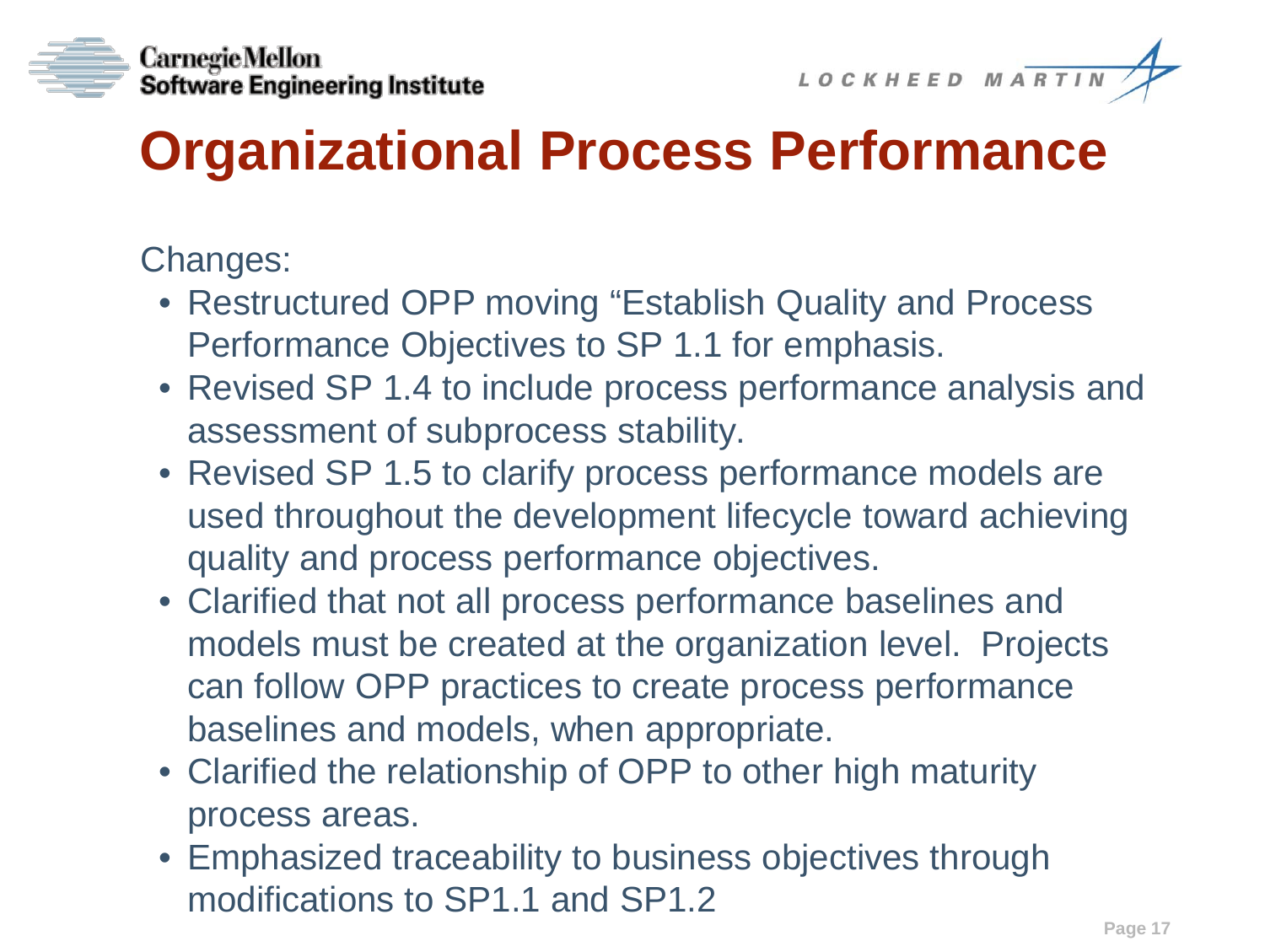



## **Quantitative Project Management**

- Restructured QPM so that SG1 focuses on preparation and SG2 focuses on managing the project.
- Broadened the focus on using statistical techniques from individual selected subprocesses to cover multiple levels from the individual subprocesses to the entire project.
- Added guidance about using process performance baselines and process performance models.
- Defined quantitative management in the glossary to include statistical techniques and used that definition for use of the terms throughout QPM.
- Modified the practice to remove the emphasis on applying statistical methods to understand variation to reduce the overemphasis on control charts.
- Added new practices about managing performance and performing root cause analysis.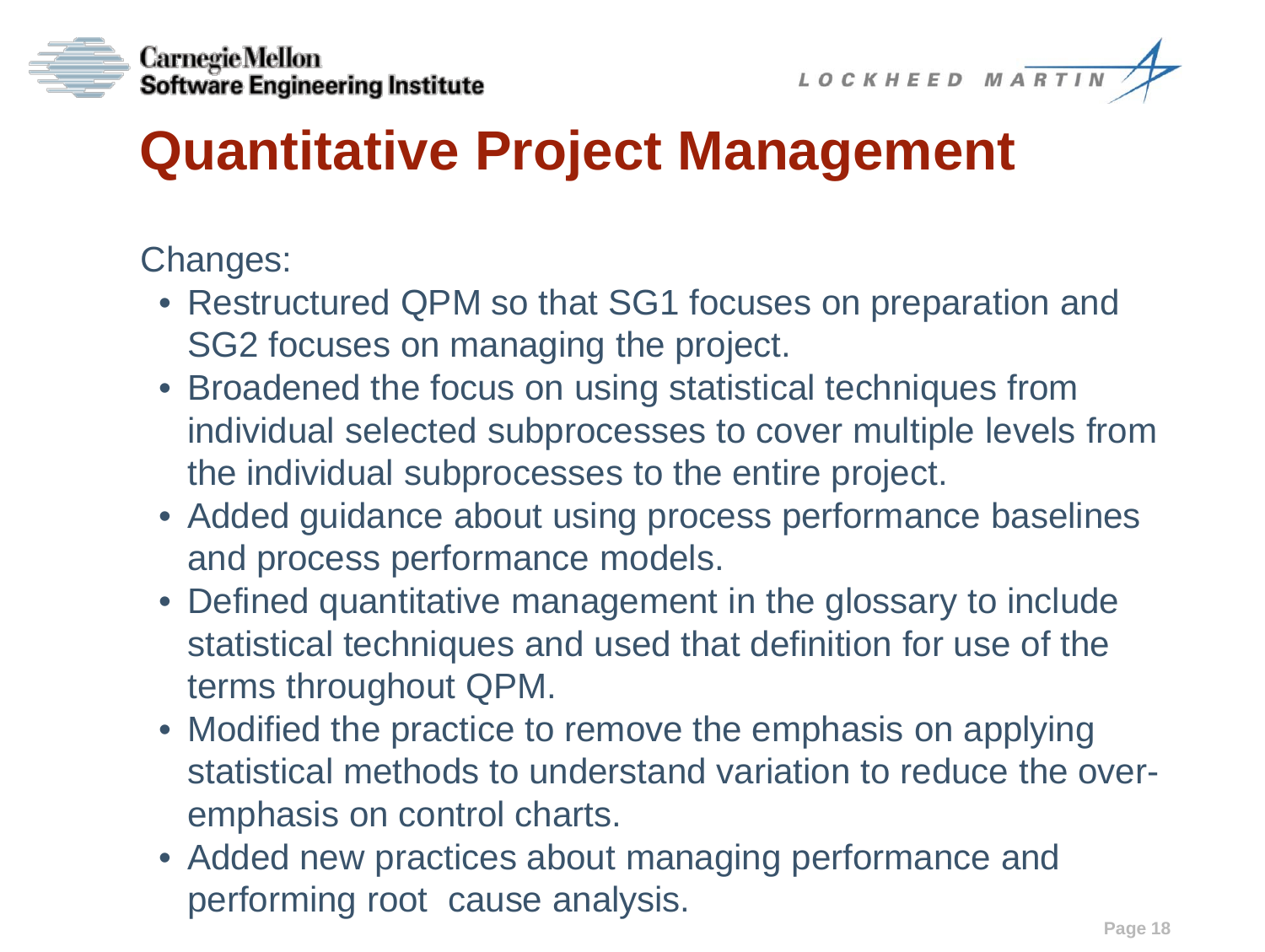



## **Causal Analysis and Resolution**

- Used "outcomes" to include positive outcomes instead of only "defects and problems."
- Added examples for service organizations and for selecting outcomes for analysis.
- Added subpractices in SP 1.1 for defining the problem, and in SP 2.2 for following up when expected results were not realized.
- Added more information about how PPMs can be used.
- Added informative material addressing more proactive defect prevention.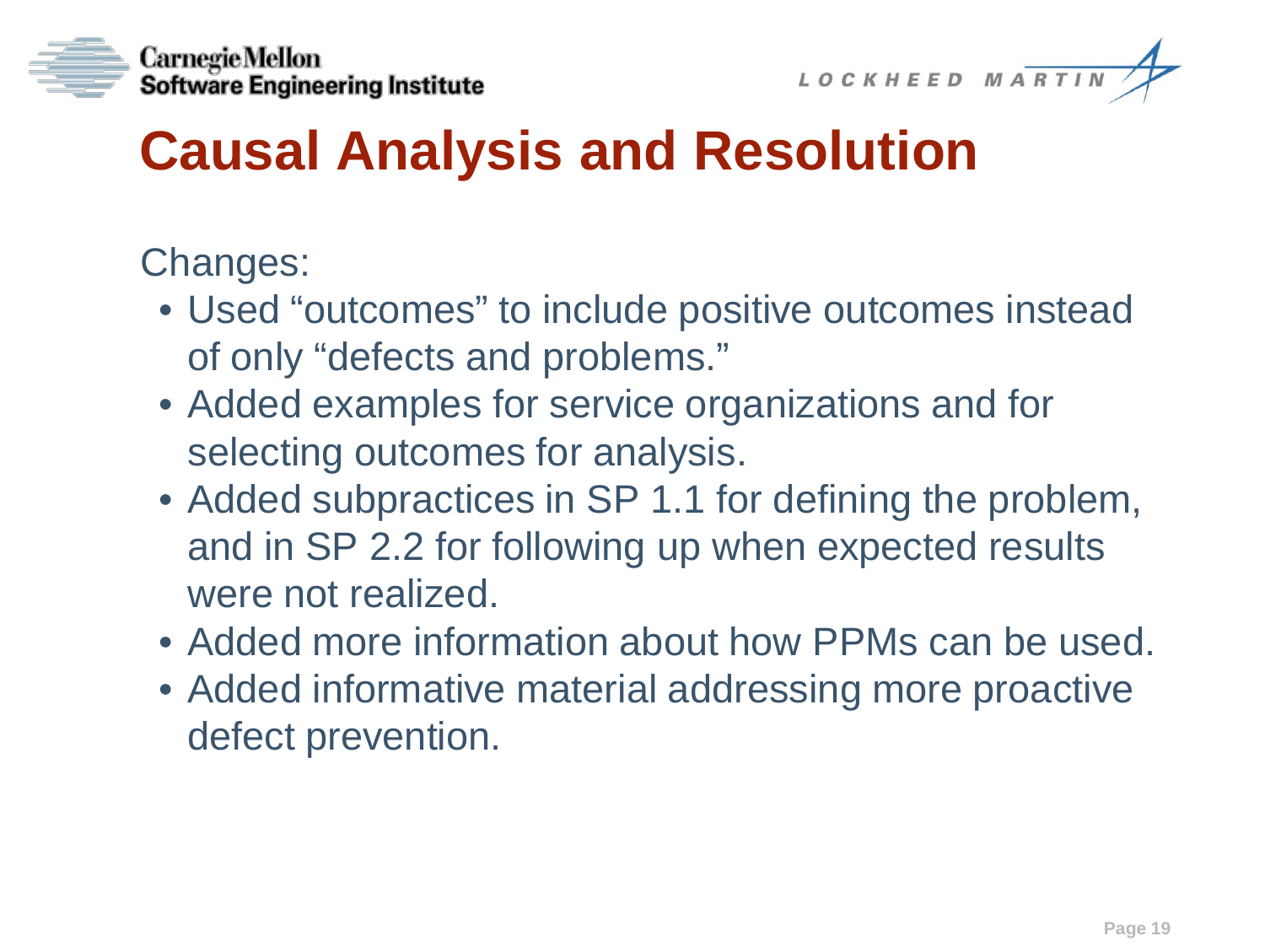

**CarnegieMellon** Software Engineering Institute

## **Organizational Performance Management**

- Expanded the former OID PA to include performance management and called it Organizational Performance Management (OPM) to emphasize focus on performance of the organizational processes as they relate to business objectives.
- Defined a new goal about managing business performance using statistical and other quantitative techniques.
- Clarified that improvements selected for possible implementation can be validated in different ways, piloting is not the only option.
- More explicitly described the use of process performance models.
- Provided more information about how improvements can be selected for deployment.
- Changed references from "process and technology improvements" to "improvements", with an explanation that improvements include both.